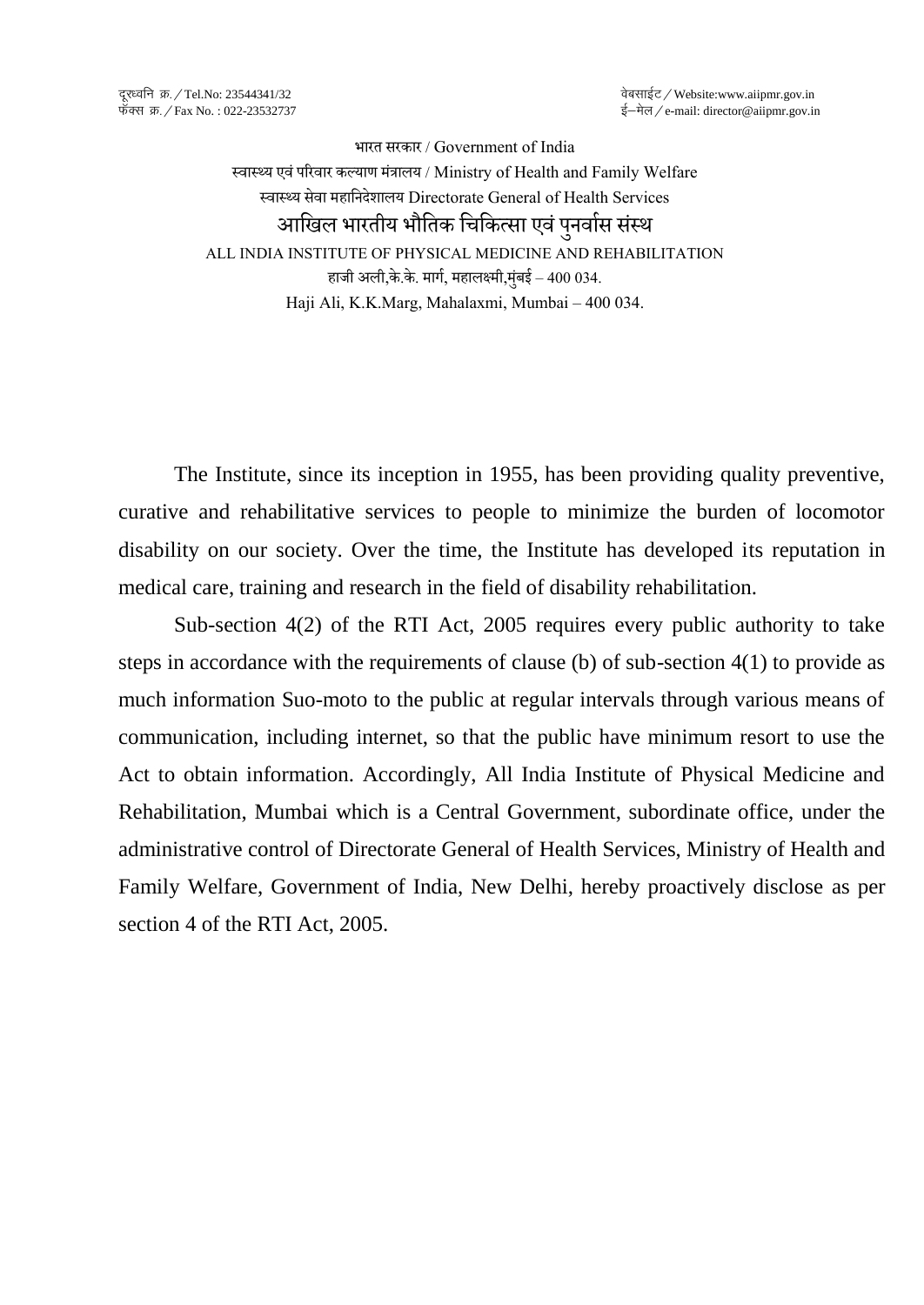## Organizational Chart of AIIPMR, Mumbai

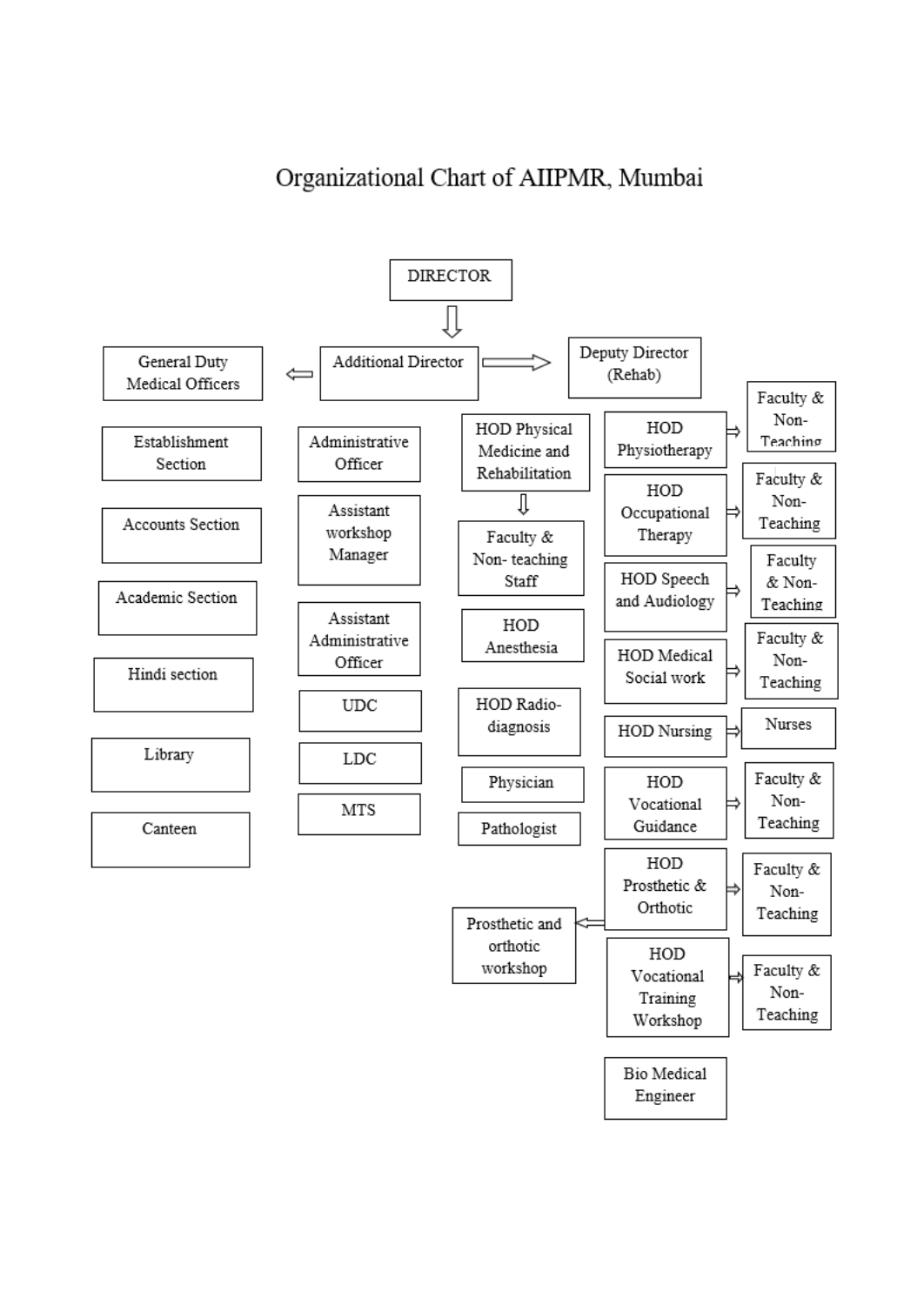

## **Flow chart of hierarchy of CHS officer in AIIPMR**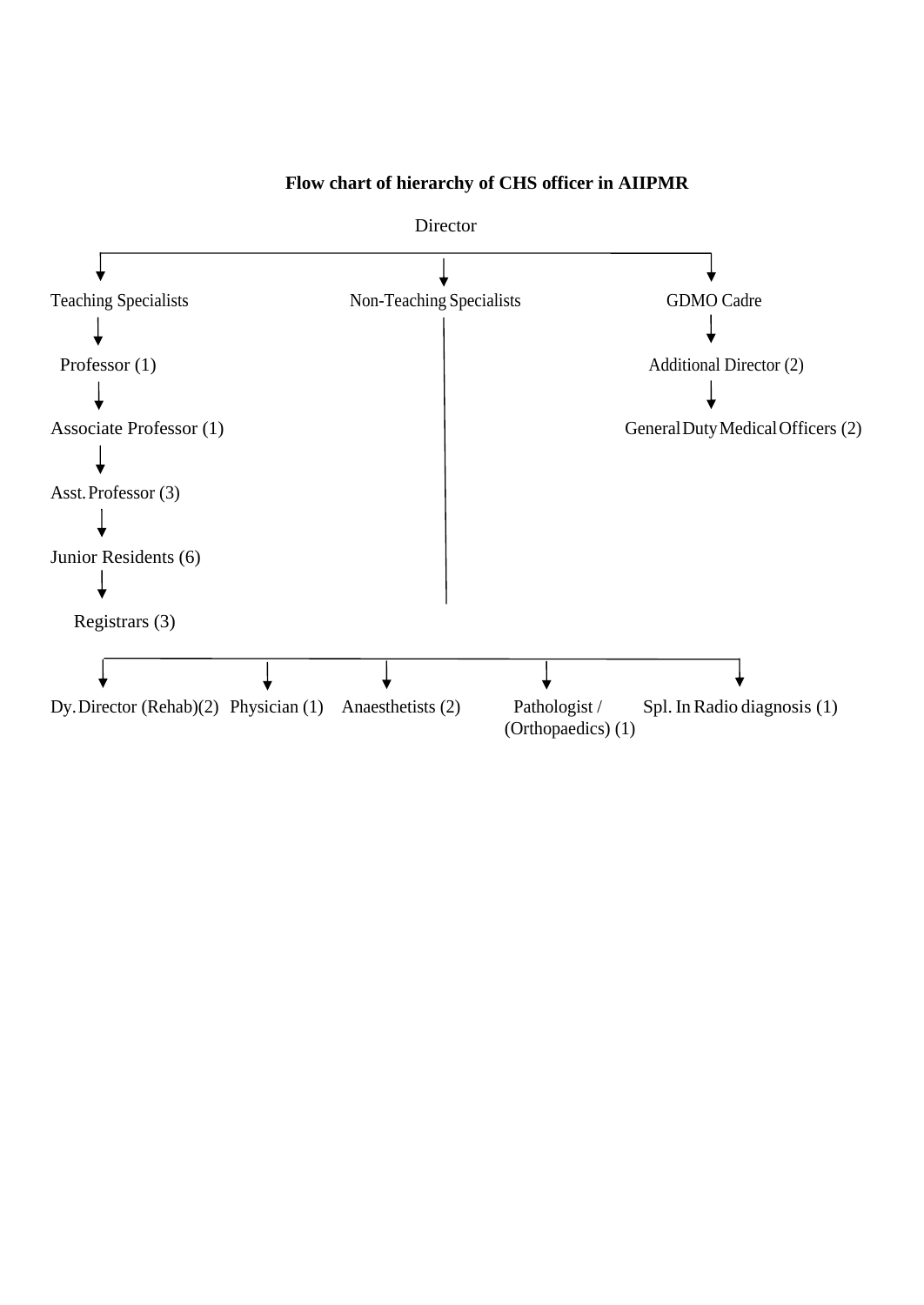| Sr. No                                                                                              | <b>Designation</b>                                                   | <b>Pay Matrix</b> |              | <b>Staff</b>  | <b>Actual as on</b> |                |
|-----------------------------------------------------------------------------------------------------|----------------------------------------------------------------------|-------------------|--------------|---------------|---------------------|----------------|
|                                                                                                     |                                                                      | <b>Level</b>      |              |               | <b>Strength</b>     | 28.07.2021     |
|                                                                                                     | <b>Group 'A' CHS Post- (Non-Teaching)</b>                            |                   |              |               |                     |                |
| $\mathbf{1}$                                                                                        | Director                                                             | 14                |              | 144200-218200 | $\mathbf{1}$        | 1              |
| $\overline{2}$                                                                                      | Dy Director                                                          | 13                |              | 118500-214100 | $\overline{2}$      | 1              |
|                                                                                                     | (Rehab)                                                              |                   |              |               |                     |                |
| $\overline{3}$                                                                                      | Anaesthetist                                                         | 11                |              | 67700-208700  | $\overline{2}$      | 1              |
| $\overline{4}$                                                                                      | Spl. in Radio                                                        | 11                |              | 67700-208700  | 1                   |                |
|                                                                                                     | Diagnosis                                                            |                   |              |               |                     |                |
| 5                                                                                                   | Pathologist                                                          | 11                |              | 67700-208700  | $\mathbf{1}$        | $\mathbf{1}$   |
| 6                                                                                                   | Physician                                                            | 11                |              | 67700-208700  | 1                   | $1*$           |
|                                                                                                     | <b>Total</b>                                                         |                   |              |               |                     | 6              |
|                                                                                                     | <b>Group 'A' CHS Post (Teaching)</b>                                 |                   |              |               |                     |                |
| $\overline{7}$                                                                                      | Professor (PMR)                                                      |                   | 13           | 118500-214100 | $\mathbf{1}$        | $\mathbf{1}$   |
| 8                                                                                                   | <b>Associate Professor</b>                                           | 12                |              | 78800-209200  | 1                   | $\overline{2}$ |
|                                                                                                     |                                                                      | (PMR)             |              |               |                     |                |
| 9                                                                                                   | <b>Assistant Professor</b><br>(PMR)                                  | 11                |              | 67700-208700  | 3                   | $\mathbf{1}$   |
| 10                                                                                                  | Jr. Residents                                                        | 10                |              | 56100-177500  | 6                   | 5              |
|                                                                                                     |                                                                      |                   |              | <b>Total</b>  | 11                  | 9              |
|                                                                                                     |                                                                      |                   |              |               |                     |                |
| 11                                                                                                  | Group 'A' CHS Post (GDMO Cadre)<br>Additional<br>14<br>144200-218200 |                   |              |               | $\overline{2}$      | $\mathbf{1}$   |
|                                                                                                     | Director                                                             |                   |              |               |                     |                |
| 12                                                                                                  | Junior Medical                                                       | 10                | 53100-167800 |               | $\overline{2}$      | $\overline{2}$ |
|                                                                                                     | Officer                                                              |                   |              |               |                     |                |
| <b>Total</b><br>$\overline{\mathbf{4}}$<br>$\overline{\mathbf{3}}$                                  |                                                                      |                   |              |               |                     |                |
| *Panel Special (Physician) appointed on hourly basis for a period of one year w.e.f. December 2020. |                                                                      |                   |              |               |                     |                |

## **At present this Institute have a Staff Strength of 275 the details are as below :**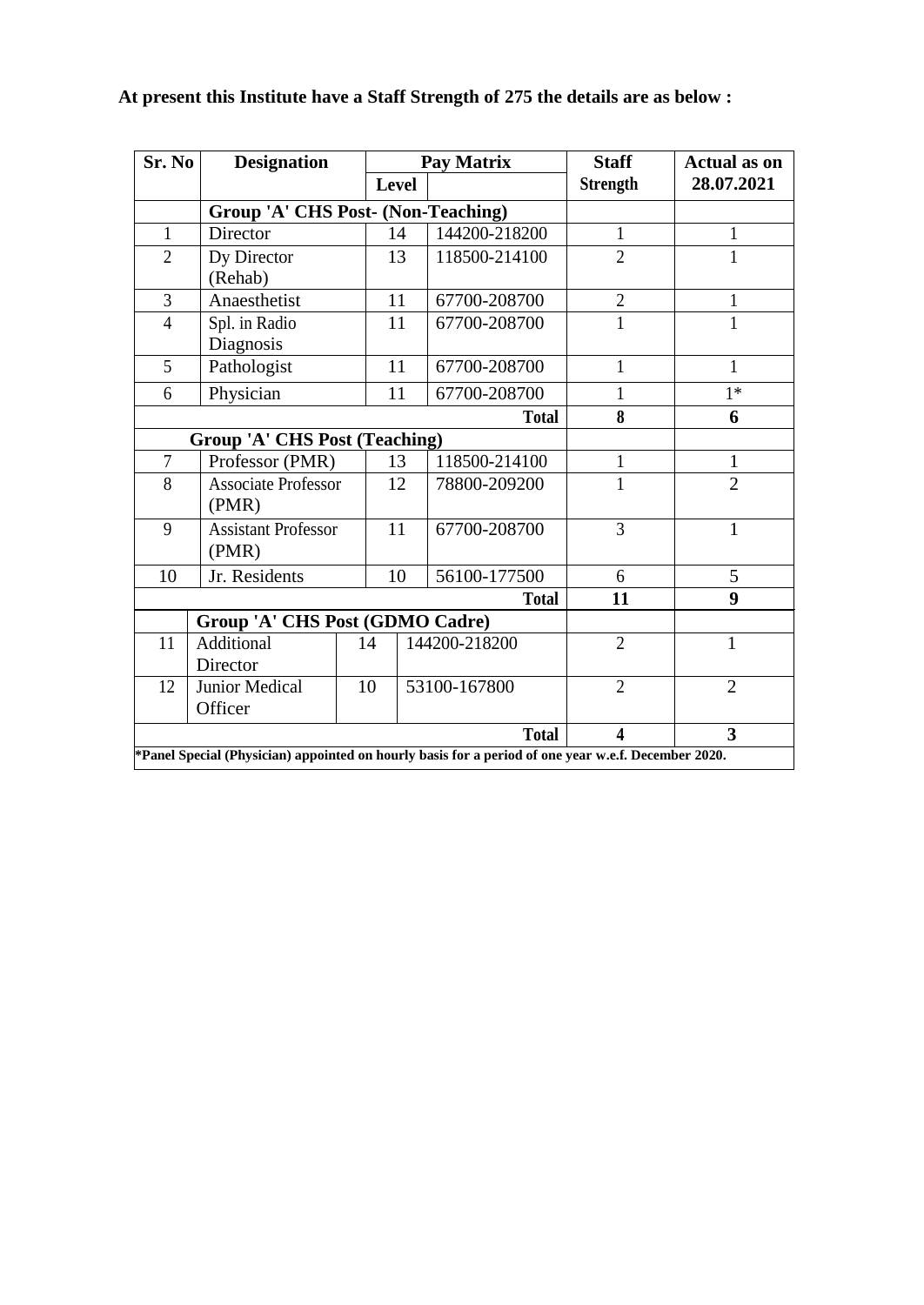| Sr.            | <b>Designation</b>                         | <b>Pay Matrix</b> |               | <b>Staff</b>    | <b>Actual as on</b> |  |  |  |
|----------------|--------------------------------------------|-------------------|---------------|-----------------|---------------------|--|--|--|
| N <sub>0</sub> |                                            | Level             |               | <b>Strength</b> | 28.07.2021          |  |  |  |
|                | <b>Group 'A' (Non-Medical Post)</b>        |                   |               |                 |                     |  |  |  |
| 13             | Professor P & O                            | 13                | 118500-214100 | $\mathbf{1}$    | $\overline{0}$      |  |  |  |
| 14             | Assistant<br>Professor P & O               | 11                | 67700-208700  | $\mathbf{1}$    | $\overline{0}$      |  |  |  |
| 15             | Prosthetic Engineer                        | 11                | 67700-208700  | $\mathbf{1}$    | $\boldsymbol{0}$    |  |  |  |
| 16             | Lecturer,<br>Physiotherapy                 | 10                | 56100-177500  | 6               | 3                   |  |  |  |
| 17             | Lecturer,<br>Occupational<br>Therapy       | 10                | 56100-177500  | 6               | $\overline{2}$      |  |  |  |
| 18             | Lecturer,<br>Prosthetics &<br>Orthotics    | 10                | 56100-177500  | 6               | 3                   |  |  |  |
| 19             | Lecturer,<br><b>Medical Social</b><br>Work | 10                | 56100-177500  | $\overline{2}$  | $\overline{0}$      |  |  |  |
| 20             | Lecturer, Speech<br>Therapy                | 10                | 56100-177500  | $\mathbf{1}$    | 1                   |  |  |  |
| 21             | Lecturer,<br>Vocational<br>Guidance        | 10                | 56100-177500  | $\overline{2}$  | $\boldsymbol{0}$    |  |  |  |
| 22             | <b>Assistant Nursing</b><br>Supdt.         | 10                | 56100-177500  | $\mathbf{1}$    | $\overline{0}$      |  |  |  |
|                |                                            |                   | <b>Total</b>  | 27              | 9                   |  |  |  |
|                | Group - B (Gazetted)                       |                   |               |                 |                     |  |  |  |
| 23             | Assistant<br>Registrar                     | 8                 | 47600-151100  | $\mathbf{1}$    | $\overline{0}$      |  |  |  |
| 24             | Private Secretary                          | 8                 | 47600-151100  | $\mathbf{1}$    | $\overline{0}$      |  |  |  |
| 25             | Administrative<br>Officer                  | $\overline{7}$    | 44900-142400  | $\mathbf{1}$    | $\theta$            |  |  |  |
| 26             | <b>Research Officer</b>                    | $\overline{7}$    | 44900-142400  | $\mathbf{1}$    | $\theta$            |  |  |  |
| 27             | Hindi Officer                              | 7                 | 44900-142400  | 1               | $\boldsymbol{0}$    |  |  |  |
| 28             | <b>Bio-Medical</b><br>Engineer             | $\overline{7}$    | 44900-142400  | 1               | 1                   |  |  |  |
|                |                                            |                   | <b>Total</b>  | 6               | $\mathbf{1}$        |  |  |  |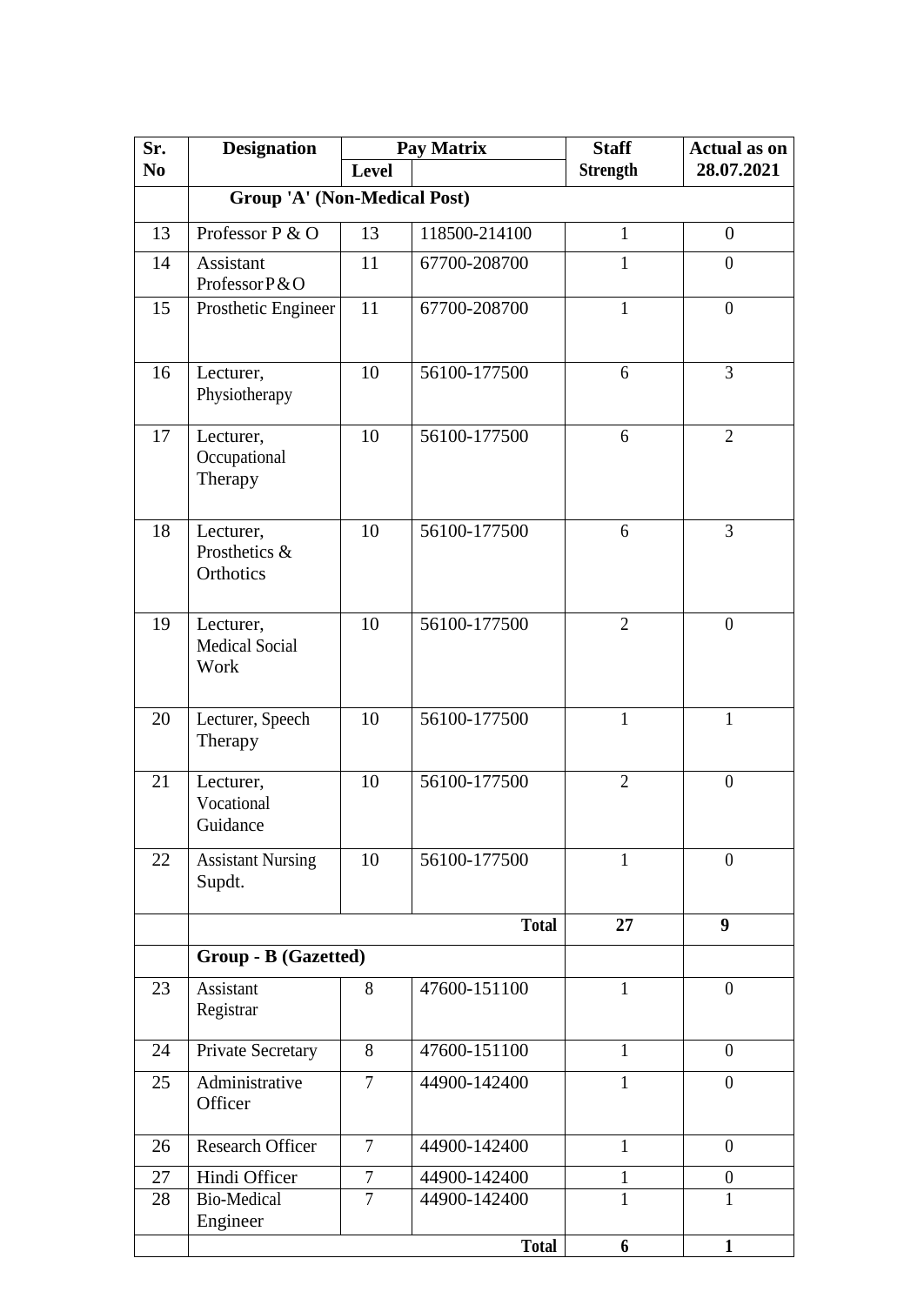| Sr.<br>N <sub>0</sub> | <b>Designation</b>                            | Pay Matrix     |                              |                              | Staff Strength Actual as on<br>28.07.2021 |  |  |
|-----------------------|-----------------------------------------------|----------------|------------------------------|------------------------------|-------------------------------------------|--|--|
|                       |                                               | Level          |                              |                              |                                           |  |  |
|                       | Group - B (Non-Gazetted)                      |                |                              |                              |                                           |  |  |
| 29                    | <b>Sister Tutor</b>                           | 8              | 47600-151100                 | $\mathbf{1}$                 | $\mathbf{1}$                              |  |  |
| 30                    | <b>Senior Nursing Officer</b>                 | 8              | 47600-151100                 | $\overline{2}$               | $\overline{2}$                            |  |  |
| 31                    | <b>Operation Theatre Sister</b>               | 8              | 47600-151100                 | $\mathbf{1}$                 | 1                                         |  |  |
| 32                    | Nursing Officer                               | $\overline{7}$ | 44900-142400                 | 15                           | 9                                         |  |  |
| 33                    | Assistant Workshop<br>Manager                 | $\overline{7}$ | 44900-142400                 | $\mathbf{1}$                 | 1                                         |  |  |
| 34                    | Registrar (Tenure Post)                       | $\tau$         | 44900-142400                 | 3                            | $\overline{0}$                            |  |  |
| 35                    | Library & Inf. Asst.                          | 6              | 35400-112400                 | $\overline{2}$               | 1                                         |  |  |
| 36                    | Supdt. Works Evaluation<br>& Adjustment       | 6              | 35400-112400                 | $\mathbf{1}$                 | $\overline{0}$                            |  |  |
| 37                    | Senior Orthotist                              | 6              | 35400-112400                 | $\mathbf{1}$                 | $\mathbf{1}$                              |  |  |
| 38                    | <b>Senior Prosthetist</b>                     | 6              | 35400-112400                 | $\mathbf{1}$                 | $\mathbf{1}$                              |  |  |
| 39                    | <b>Assistant Administrative</b><br>Officer    | 6              | 35400-112400                 | $\mathfrak{2}$               | $\overline{2}$                            |  |  |
| 40                    | <b>Assistant Public Relation</b><br>Officer   | 6              | 35400-112400                 | $\mathbf{1}$                 | $\boldsymbol{0}$                          |  |  |
| 41                    | Occupational Therapist                        | 6              | 35400-112400                 | 3                            | $\overline{2}$                            |  |  |
| 42                    | Physiotherapist                               | 6              | 35400-112400                 | 8                            | $\overline{7}$                            |  |  |
| 43                    | Medical Social Worker                         | 6              | 35400-112400                 | 1                            | 1                                         |  |  |
| 44                    | Astt. Lecturer<br><b>Occupational Therapy</b> | 6              | 35400-112400                 | $\mathbf{1}$                 | $\overline{1}$                            |  |  |
| 45                    | Junior Orthotist                              | 6              | 35400-112400                 | $\mathbf{1}$                 | 1                                         |  |  |
| 46                    | Junior Prosthetist                            | 6              | 35400-112400                 | $\mathbf{1}$                 | 1                                         |  |  |
| 47                    | <b>Brace Maker and Fitter</b>                 |                | 35400-112400                 | $\mathbf{1}$                 | 1                                         |  |  |
|                       |                                               | 6              |                              |                              |                                           |  |  |
| 48<br>49              | Foreman<br>Stenographer Gr.II                 | 6<br>6         | 35400-112400<br>35400-112400 | $\mathbf{1}$<br>$\mathbf{1}$ | $\mathbf{1}$<br>$\overline{0}$            |  |  |
|                       |                                               |                |                              |                              |                                           |  |  |
| 50                    | Junior Translator                             | 6              | 35400-112400                 | $\overline{2}$               | $\mathbf{1}$                              |  |  |
| 51                    | X-Ray Technician                              | 6              | 35400-112400                 | 1                            | 1                                         |  |  |
| 52                    | <b>Hostel Warden</b>                          | 6              | 35400-112400                 | $\mathbf{1}$                 | $\overline{0}$                            |  |  |
|                       |                                               |                | <b>Total</b>                 | 53                           | 36                                        |  |  |